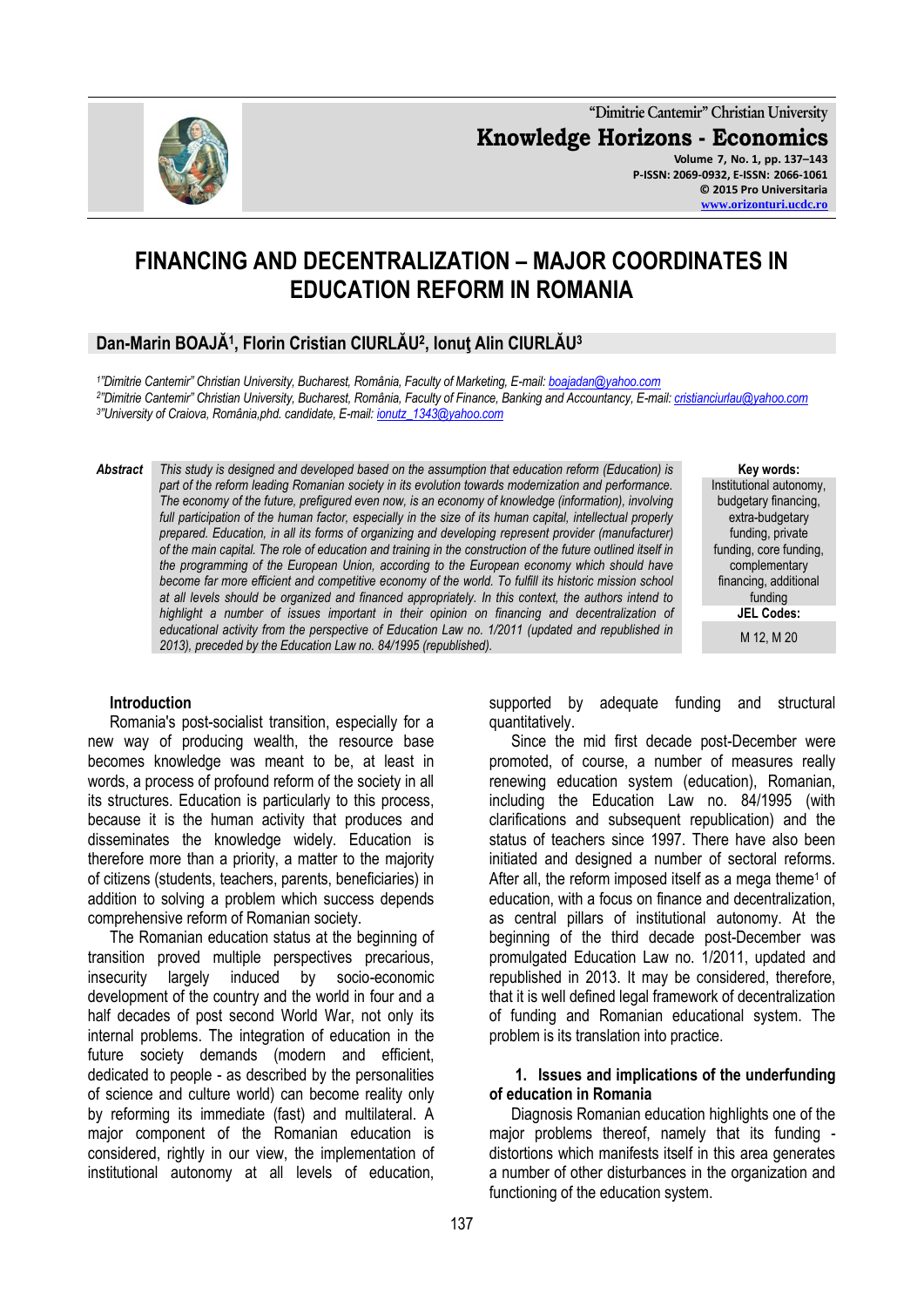Concepts on the financing of the education system (worldwide, not only in Romania) cover a fairly wide spectrum, ranging from extreme statist vision that all money resources must come from the public budget, and the extreme liberal, that education should be privatized in its entirety. Currently, financial resources (financial) of Romanian education come mostly (about three quarters) of the central administration budget, the remainder to 100% being covered by local government budgets and own resources (resources from local budgets, of local governments are in fact all public resources).

Comparative empirical studies and statistics show that serious efforts were made to increase budgetary allocations for education relative to allocations for other areas supported by budgetary resources. However, budgetary allocations for education amounted to 4% of gross domestic product (GDP), level of education provided by the law then in force (Law no. 84/1995), only at the beginning of the second decade of transition, due to budget constraints rigid, despite pressures to do so. Budgetary allocations for education beyond then 5% of GDP in countries like Germany, France, Hungary, Bulgaria<sup>2</sup>.

Increasing the share of budgetary resources allocated to education, especially based on the reduction share of those allocated to the other areas of public interest, did not mean necessarily from year to year increase in real terms of education financing due to repeated declines to GDP - resources budget allocated to education ensured, in principle, the minimum required system operation. According to the first law of education in post revolutionary 3Romania, education was a national priority, but, however, was a frustrated education resource to its development concerns and efforts being forced to survive.

Romanian education development depends, however, in addition to the monetary resources of a complex of factors, including the forefront is the performance obtained by using available resources these performances, depending on the presence and intensity were and are still likely significantly improve the effectiveness and relevance deficit of existing education system for the economic development of the Romanian society and to justify, so the priority position of education in the nation's strategic portfolio.

The underfunding affects all public - Advertise cover all financial (cash) insufficient development needs, the educational system is not a situation unique in this respect. However, funds (cash) shall be deemed sufficient for the needs for many educational systems in developed countries. The underfunding of education systems, although reflects a serious situation and generates multiple imbalances in development opportunities and upgrading, sometimes has a positive

effect <sup>4</sup> in the sense that, on the one hand, limiting their use resources efficiently stimulate growth through improving the performance of institutions schools that are able to act in a competitive market, and on the other hand, the competitive facilitates the implementation of new management formulas, more efficient institutions in the field faced with the need to work properly with less resources. The logic exposed above does not work, but always – underfunding Romanian education has not determined (influenced) significantly the appearance and manifestation of institutional and behavioral characteristics on which schools to adapt their work to the insufficiency of public resources. It is appreciated, and we think rightly, that the financial autonomy of educational institutions is insufficiently understood, which is why it works distorted and inefficient applied in the context of the competitive market in the Romanian educational system is incomplete. Along with public resources allocated to education dimensions, much larger significance rests to the use of resources. Real restructuring of the education system is possible only through improving the effectiveness of available public resource. We appreciate that it is interesting to note that the substantial increase resources allocated to education was absorbed by increasing the number of staff and expansion of public higher education.

Increasing the number of teaching staff led to a significant increase in salary expenses pressures on the budget of the education system. In Romania, staff costs account for about 4/5 of the education budget, compared to 3/5 in developed countries, and to 65% in other former socialist countries (Hungary, Bulgaria, Slovakia). However, relative to GDP, a teacher from Romania receives a salary of up to 2 times smaller than a teacher of advanced states of the European Union. Low wages, especially in rural areas, led to the manifestation of dissatisfaction particularly prominent at specific times (actually obtaining a higher degree of autonomy of the school, as a first step in solving many problems, including the financial order cash, has not even been a demand of teachers' unions). Measures which led, in some degree, the improvement of teachers, the reduction of teachers, decrease the number of students in a class, the granting of bonuses and salary increases have slowed the degradation of education quality, but did not determine obvious increases performance of schools in Romania.

The expansion of public higher education (considered to be the most significant of the two mentioned) occurred in a context in which the Romanian higher education was not prepared for such a change<sup>5</sup>. Therefore, the university education system reaction was conservation of existing structures and mechanisms of operation, pointing out such rigidity and opposition to change and renewal. Public universities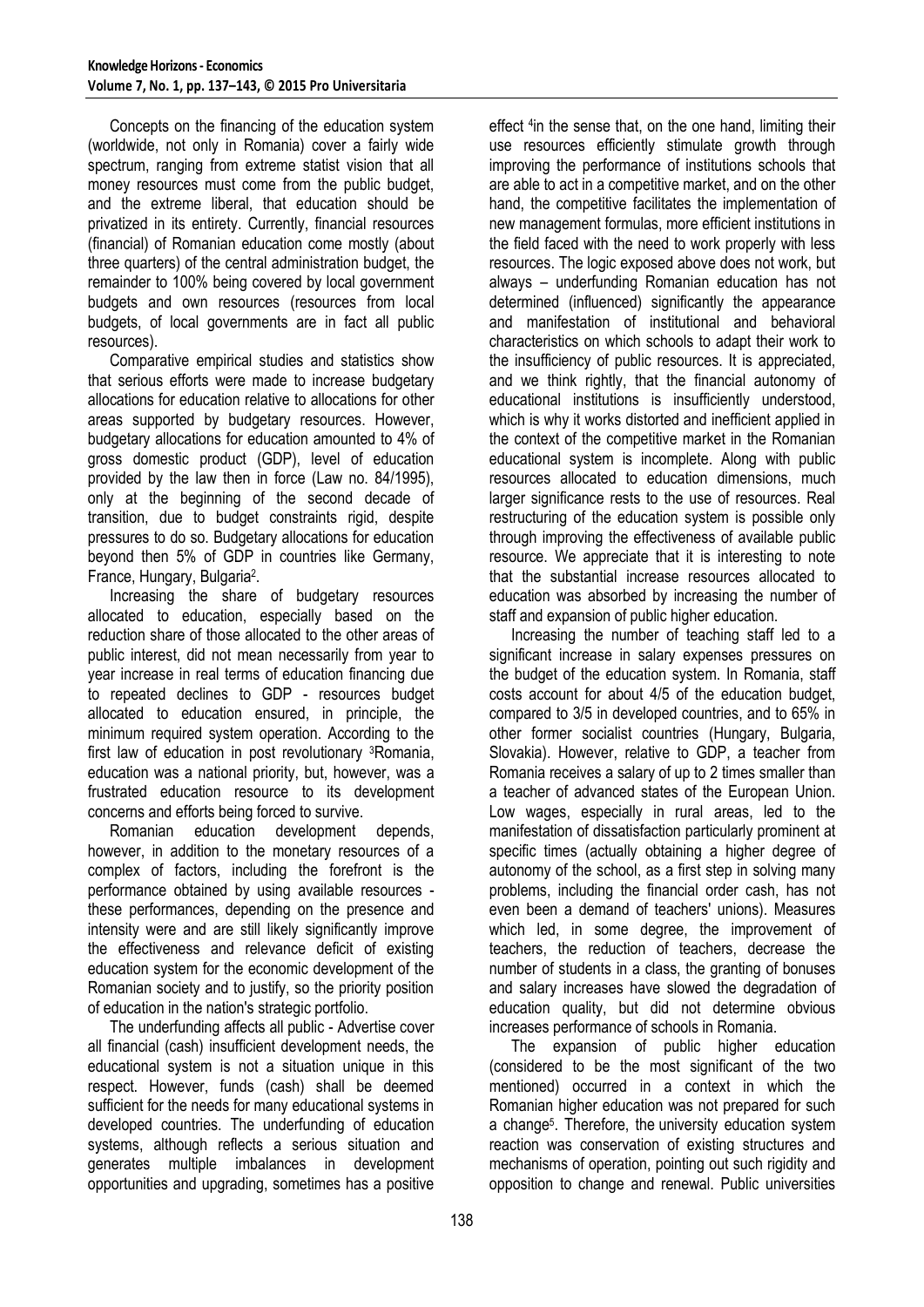emerged in the period immediately post-December were imitations of existing rather than their alternatives.

#### **2. The Relationship University Autonomy – Financing**

University autonomy, in turn, showed hidden effects when it acted as a shield against economic and social pressures to restructure the higher education system based on new management principles, which is why some changes of the academic education system coming more from the need to meet internal purposes in adapting that system than academic programs to new requirements of the labor market. The autonomy of universities was actually a good time, a simple euphemism for public higher education was funded exclusively from public budget and decisions are taken centrally under the direct control of the resort ministry especially as regards the number of teachers and their promotion as well as the number of students and their distribution at faculties, departments or specializations.

University autonomy should promote, firstly, more efficient organization of such institutions in terms of increased responsibilities for their work. According to quite authoritative opinions we consider university autonomy aims at both autonomy in organizational structures, functional independence and autonomy in the administrative field<sup>6</sup>. The autonomy regulation has made progress that can not be contested, but the manifestation of university autonomy is subordinate to full implementation of financial autonomy, which rejects the total dependence of the ministry of public universities, without implying, however, the absolute independence.

Achievements on the line of establishment and consolidation of university autonomy were not accompanied, however, by reducing costs in higher education institutions, due, among other things, the absence or insufficient functioning competitive market mechanisms and behaviors of university educational services. Financial autonomy based on budgetary autonomy or freedom of universities to design, approve and execute its own budget, facilitates manifestation stronger economic motivations in developing the overall strategy of the higher education institution, becoming an essential tool and an expression of efficiency of university management.

Private funding boosts higher education institutions to increase the number of paid places and to improve the efficiency of public resource allocation, university education's policies aimed reducing the number of publicly<sup>7</sup> funded places.

Public resources made available in this way can be directed towards the lower levels of the education system, which means increased equity in financing, allocative efficiency and school performance at these

levels. However, an important part of public resources can be used for equalization of opportunities of access to higher levels of education in their orientation to the lack of opportunities or financial means (money) reduced.

Extra-budgetary resources (obtained through continuing education, distance education, scientific research, expertise, consulting, educational services, sponsorships, donations, etc.) are thereby an indicator of competitiveness of higher education achievements, not just a means to support its development.

Therefore education funding (priority component of its reform) should be addressed, in our opinion, by many dimensions, including the foreground is situated the volume of resources, efficiency and competitiveness of their performance. After 1998 there have been significant changes in education funding. It seems, however, that economic constraints and political compromises oriented more towards process improvements than to some radical changes, despite the recognition of the particular importance of the latter.

The key element of this is the decentralization of funding and supporting educational institutions, through appropriate financial regulations to attract and use extra-budgetary funds resources. In this context, in the financing of public universities, from budget funds, was introduced the distinction between basic financing and complementary funding, the latter being addressed under competition research projects<sup>8</sup>.

However, the performance in higher education are not assessed yet by the main beneficiaries students of the field, as would be normal in a competitive market and consumer subsidies academic programs, but the existence of university performance assessment bodies, objective and transparent permit assessment activity of higher education institutions and help develop a set of criteria to finance distinguished universities and evaluation capacity to achieve scientific research projects proposed, but not only.

There was already a classification of universities according to certain criteria, some of them questionable and challenged, set up periodic performance evaluation of their work in different ways. In fact, funding is only possible after egalitarian principles of risk and irreparable fast degradation of the quality of training graduates<sup>9</sup>.

Differentiated funding after justified and dimensioned criteria favors and stimulates also institutions that ensure a better relationship with socioeconomic and cultural environment, stimulate initiative and competition, promoting thus structural changes economically and administratively.

Education systems that will be socially legitimate aim to establish a correlation between accurate and flexible educational performance and requirements of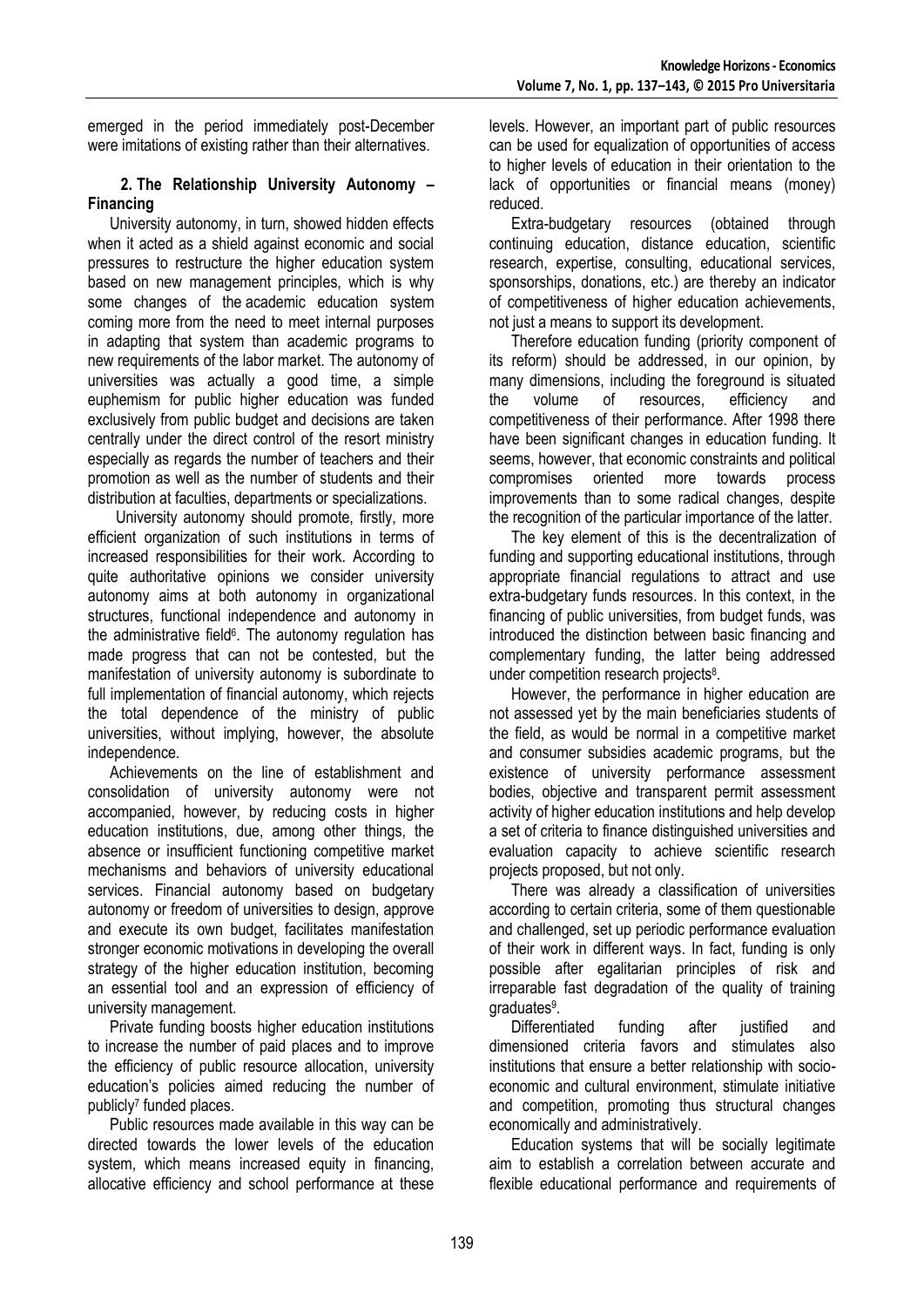the national economy in terms of labor resources or human capital (manifested, of course, qualifications and skills market). The transformations imposed by changes involving extensive and profound transition in the labor market, a market characterized by major imbalances that require adjustments according to the requirements of decentralization and competition. As such, the educational system needs to be rethought in terms of skills training, skills and specializations required by emerging economy and society.

Romanian educational system is still inertial and generates rigidities and imbalances, especially in terms of invalidation in everyday life and professional knowledge provided many graduates, despite some beneficial changes occurred in the post-socialist transition. The absence, largely curriculum educational programs training skills required in the labor market (itself with major deficiencies running) and mainly theoretical character (nonaplicative) and reproductive of education is associated with serious themes for discussion of the relationship between education and the economy – the school should be an institution with a fundamental role in the effort to consolidate the new Romanian society, because the success depends on the socio-economic system transformation tight supply and formation of knowledge, skills, abilities, attitudes and behaviors according to the value system of competitive economy and democratic society.

The performance of the society depends on the nature and quality of education - education is not a purpose in itself. Economic companies developed countries ensures that, by sponsoring an important part of education financing. The flow of financial resources (cash) alternatives reaches significant levels when the business world found in curricular standards an important part of its education and training requirements. Romanian education contribution to labor productivity growth, unemployment improving (rising unemployment and maintaining it at high levels should not be made, however, in our opinion solely to the education system - the manifestation of strong demand for labor in the volume, quality and desired structure and the reasonable period, the business environment is still fragile, if not non-existent), revenue growth, promoting professional attitudes and behaviors, social and ethical specific competitive economy is rather less visible.

In this context, the aim of any educational policy must be reconsidering the role of education in terms of its economic impact. Therefore, building an education system (educational) modern, flexible and efficient is a major concern of any society, because the training of human factor is decisive for achieving higher productivity and competitiveness<sup>10</sup>.

## **3. The significance of decentralization in education reform**

Decentralization essential importance for successful functioning of the education system educational reformsin parallel to consolidation the institutional autonomy of educational establishments (schools, colleges, universities) was again emphasized the National Economic Development Strategic Sketch of Romania developed in 2001 (at the beginning of the second decade of transition). Decentralization and institutional autonomy ever since made visible progress (palpable) especially in higher education, particularly by the appearance and expansion of private higher education - it must be said, however, that institutionalized privatization of higher education in Romania was otherwise (can says quite the opposite) than in developed countries, where private education is oriented towards elites providing extra training to public education, because, among other things, the performance of private universities sponsored by big companies and foundations.

Romanian privatization of higher education pursued in fact attract a large number of students with high taxes and making significant investments - many of the students admitted had been rejected for admission to public higher education. This situation was due principally to increased competition for admission to higher education perspectives fields (or presumed prospects) revealed positive social dynamics. Further strengthening of the position of private higher education meant establishment of the first large investments in their infrastructure (construction at first, then and equipment), which increased its credibility - private higher education tends thus become a viable alternative to the public. Private higher education has developed primarily as circumstantial requirements of the labor market (dominant were the economic, legal and other social sciences). In public higher education, some structures have become in excess, meaning that the value of the ratio of the number of candidates and the number of places available was subunitary. It should be pointed out that training programs and technical difficulty answered to the demands of the competitive market economy (not to be underestimated, however, the implications of the disappearance of large industrial enterprises which absorbed almost entirely technical staff vocational and higher) - many graduates from higher are unemployed or working in fields other than those for which the state has funded studies (and at the moment, but in Romania, the share of students in public higher education in technical sciences is at least double the EU average) . Requests labor market for graduates of technical higher education is low, while the costs per student are highest.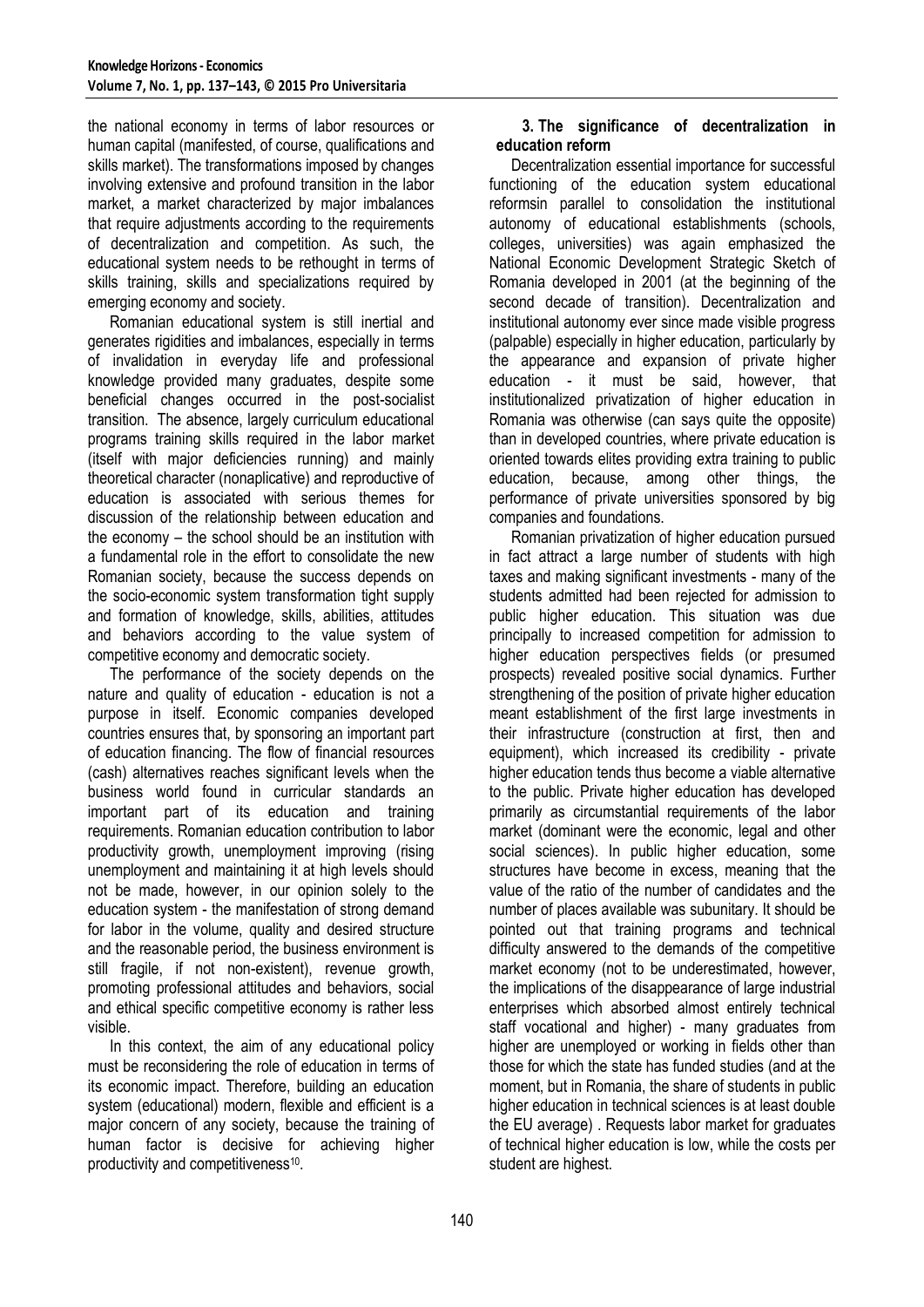The challenge private higher education aims, in particular, the entrepreneurial spirit that is (or should stand) based institutions in the field - how monetary support private universities differs radically from that of public universities (state) which allows a flexibility of the activities of the former. Strengthening university autonomy, along with competition generated by private education led to infusing entrepreneurship and public higher education - academic programs of different universities work, so in a competitive environment in which to be viable and develop universities need to attract funds from various sources and multiple money.

The introduction of university fees in public higher education necessary framework has outlined manifestation competition in higher education market. The main advantages of penetration and operation of effective competition in higher education relates to improving the efficiency of product quality and increase academic university-for this, but requires full integration of higher private education in Romanian higher education system with all the rights and responsabilities associated with this field.

Reconsideration of private higher education position or as part of (organic) Romanian higher education system involves its access to public funding (public budget), the accreditation of postgraduate programs discriminatory, open and distance education, participation in organizations created by the line ministry but not only.

The decentralization of the education system in secondary education has made, but much less visible changes compared to those in higher education. First, decentralization aimed to achieve a set of objectives, among which stands out as meaning<sup>11</sup>: a) reform of the central administration for the purposes of clarifying and streamlining education ministry activity - called Ministry of National Education at the time, the strategic level Decision; b) increasing the role of local administration including support undergraduate education by developing more efficient funding systems; c) educational policy decision to close the application site by granting autonomy to schools and increase their considerable powers of management or leadership, and d) decentralize training of staff in secondary education and growth locally, advisory capacity and general training in education and educational management. After that, they built and strengthened the foundations of a new system of financing and operation of school education, completed by establishing institutional autonomy of school inspectorates, schools and high schools. They created the conditions for integration and high schools in local communities, in cooperation with local authorities advantageous in terms of decentralization which aims to stimulate concern for the rational and efficient<sup>12</sup>.

Significant advantages of adopting and implementing measures concerning real and effective decentralization in principle: a) increasing the quality of undergraduate education in the medium and long term; b) clarify, efficiency and transparency of funding and identifying financial resources (money) alternatives; c) optimal use of funds involved in the reform process; d) flexible school system; e) increasing the participation of local communities and adaptation decisions at community needs, etc.

According to the National Strategy for Economic Development of Romania since 2001, decentralization aims to provide a favorable framework for modernization and improvement of education systems in line with trends in developed countries, embodied mainly in the implementation and enforcement of contractual relations between units education and local communities, educational institutions based network reorganization landmarks demographic, economic and cultural, but also local development projects.

A very important element of decentralization of the education system university may also be able (opportunity) effective choice by those interested, parents and students, of the education programs, under conditions allowing a diversified education and training to stimulate individual tracts - this is undesirable, yet, in mass proportions in secondary education in our country. Education can mean much more to students and parents if they belong most of the decisions about what and how to teach or if they are taken with their participation developing manuals free market system could be a good sign operational principle of election educational field.

Lack of consistency developments in the area of education reform has been generated, in most cases, weak institutional capacity change management and resistance to change education system structures.

The success of reform depends on the ability to remove structural barriers, cultural and institutional features of the ancient way of organizing education and the establishment and consolidation of new institutional realities and education<sup>13</sup> network necessary organizational change.

## **4. Conclusions**

Romania did not have at the beginning of the transition period, a network of institutional change strong enough to accelerate the success of the reform process - it is the existence of autonomous bodies (services, offices, agencies) to take over, a specialized approach and decentralized basic education reform issues such as strategic planning, project management, evaluation, consulting, training, facilitating communication in the education system.

Autonomous agencies for change management, centers of excellence, networks pilot schools, market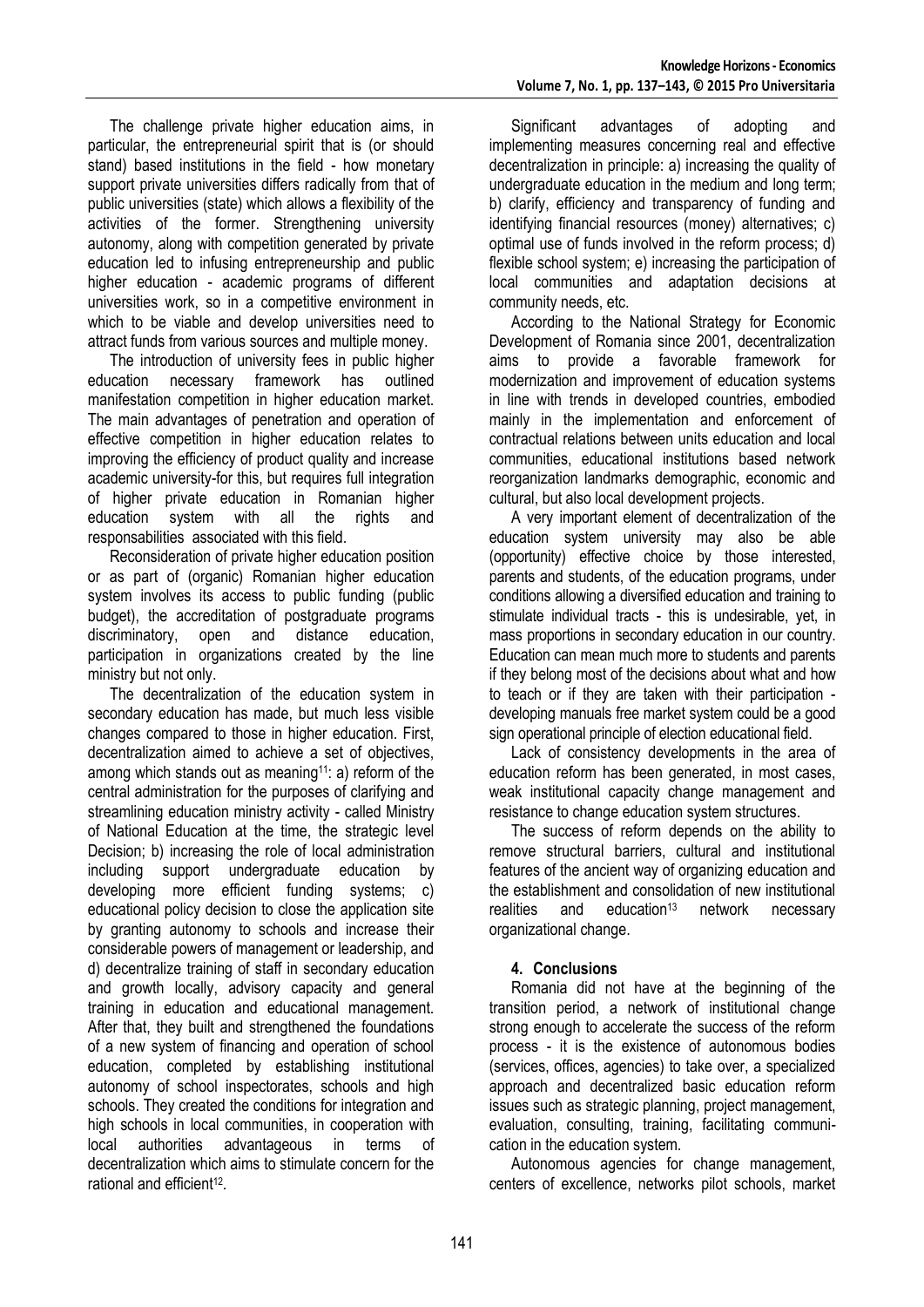consulting and training in education are possible institutional arrangements capable of providing support education reform by creating a competitive environment and boosting the promotion of innovation and change in education.

Developing the capacity to design and implement educational change allows simultaneous approach of three strategic directions in education, as follows: accelerating reform programs, priming reform insertion (stimulate self-renewal capacity of the education system) and systemic<sup>14</sup> reform.

The basic element is located in the regulation of education system functioning, in the ways that legislative framework provide directions and incentives education reform. Streamlining the legislative framework involves, first, its adaptation to the priority decentralization of the education system. On the other hand, assumes the need for proper implementation of change management training a coherent policy and legislation management, financial management alike - Romanian education needs specially trained managers, able to acquire the necessary flexibility entrepreneurship educational<sup>15</sup> system.

### **References**

Aceleanu Mirela Ionela şi Creţu Alina Ştefania, Strategii şi politici de ocupare în contextul pieţei actuale a muncii, Editura ASE, Bucureşti, 2010

Barbu Viorel, Elitele universitare în "Câmpul universitar şi actorii săi", Neculau Adrian (coordonator), Editura Polirom, Iaşi, 1997

Bârzea Cezar, The Dilemmas of the Reform of Romanian Education: Shock Therapy, the Infusion Innovation, or Cultural Decommunization, Higher Education in Europe, vol. XXIII, nr. 3/1997

Brătianu Constantin şi Lefter Viorel, Management strategic universitar, Program finantat de Uniunea Europeană, Ministerul Educatiei şi Cercetării, Editura RAO, Bucureşti, 2001

Brătianu Constantin şi Ciuca Ion, Planul strategic institutional, Editura Alternative, București, 1999

Korka Mihai, Anatomia financiară a universităților si Resursele extrabugetare de finantare a institutiilor de învăţământ superior, în "Ghid al managementului universitar", Editura Alternative, Bucureşti, 1998, pp. 53-61

Marga Andrei, Reforma învăţământului acum, în "Ghid al managementului universitar", Editura Alternative, Bucureşti, 1998, pp. 53-61

Mihăilescu Ioan, Sisteme de învăţământ superior în Europa Centrala si de Est, Editura Alternative, Bucureşti, 1997

Miroiu Adrian (coordonator), Învăţământul românesc azi, Editura Polirom, Bucureşti, 1998

Nica Panaite, Implicatii manageriale ale trecerii la finanţarea globala a universităţilor, Editura Multipriat Iaşi, 1998, şi Implicaţii manageriale ale trecerii la finanţarea globală în învăţământul superior, în condițiile asigurării autonomiei financiare reale a universitătilor, Universitatea "A.I.Cuza", Iași, 1998

Pasti Vladimir şi colaboratorii, România – starea de fapt, Volumul I, "Societatea", Editura Nemira, București, 1997

Petrescu Ion (coordonator), Tratat de management universitar, Editura LUX LIBRIS, Braşov, 1998

Suciu Maria-Christina, Probleme ale formării şi ocupării resurselor umane, Editura Oscar Print, Bucureşti, 2000

World Bank, România: Poverty and Social Policy, 1996

Legea învătământului, nr. 84/1995, Monitorul Oficial al României, Partea I, nr. 167/31 iulie 1995

Legea nr. 131/29 decembrie 1995, pentru modificarea şi completarea Legii nr. 84/1995, Monitorul Oficial al României, Partea I, nr. 301/29 decembrie 1995, republicată in Monitorul Oficial al României, Partea I, nr. 1/5 ianuarie 1996

Legea învățământului nr. 84/1995, republicată în Monitorul Oficial al României, Partea I, nr. 606/10 decembrie 1999

Legea educației naționale, nr. 1/2011, actualizată pană la data de 07 iulie 2013, [http://www.avocatconstanta.com/legea-educatiei](http://www.avocatconstanta.com/legea-educatiei-actualizata-2013/stiri%20juridice/noutati%20juri...8/28/2013)[actualizata-2013/stiri juridice/noutati juri...8/28/2013](http://www.avocatconstanta.com/legea-educatiei-actualizata-2013/stiri%20juridice/noutati%20juri...8/28/2013)

Guvernul României, Ordonanţa de urgenţă nr. 49/2014, privind instituirea unor măsuri în domeniul educaţiei, cercetării stiinţifice si pentru modificarea unor acte normative, Monitorul Oficial al României, Partea I, nr. 486/30 iunie 2014

Ministerul Educatiei Nationale, Reforma învățământului acum (acte normative, comunicate, notificări), nr. 2, ianuarie 2000, şi nr. 4, martie 2000

Ministerul Educaţiei Naţionale, Proiectul de reformă a învăţământului preuniversitar. Componenta management si finante, București, 1997

Ministerul Educatiei Nationale, Office in Bucharest CEPES, Învățământul superior într-o societate a învăţării. Pentru o nouă politică naţională de dezvoltare a învățământului superior, PHARE-Universitas 2000, Bucureşti, 1998

Ordinul nr. 3132/19.01.1998 al Ministerului Educatiei Nationale cu privire la experimentarea finanţării globale în cadrul unor universităti

Ordinul nr. 3276/17.02.1998 al Ministerului Educaţiei Naţionale cu privire la finanţarea din fonduri publice a instituţiilor de învăţământ superior

Ordinul 3595/22.04.1998 al Ministerului Educației Nationale privind elaborarea planurilor strategice de dezvoltare instituțională ale universităților